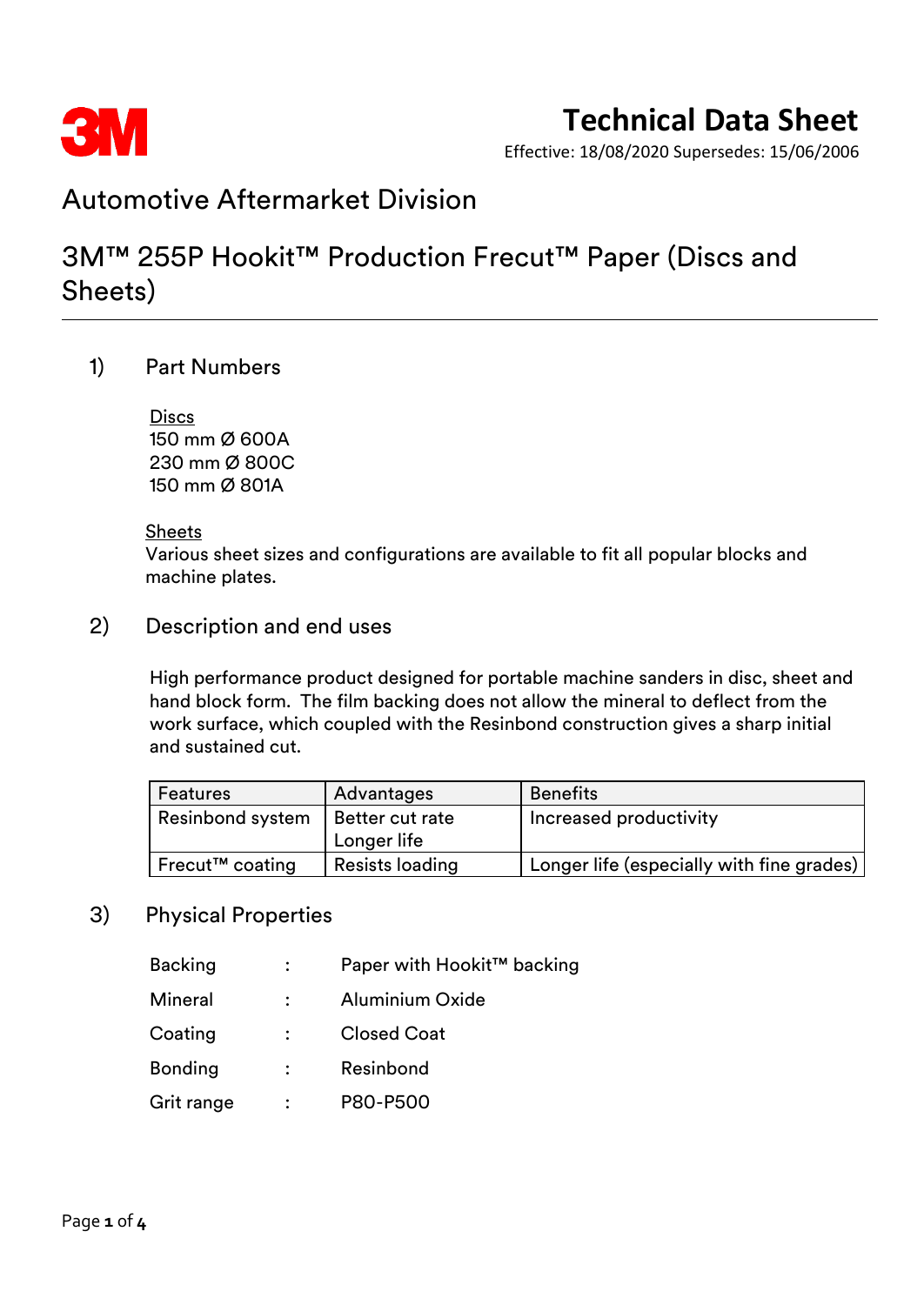

# **Technical Data Sheet**

Effective: 18/08/2020 Supersedes: 15/06/2006

#### 4) Directions for Use

Applications: Lacquers, paints, plastic and polyester fillers/primers.

#### 5) Storage

It is recommended that all Coated Abrasive products should be stored at constant levels of temperature and humidity within the ranges of 18-22ºC, 50-65% RH. They should be kept away from damp (or cold) walls, windows or floors to avoid possible moisture absorption. Equally storage adjacent to heat sources, for example, steam pipes, radiators, hot air ducts, ovens, etc. should be avoided.

Product is best stored in original packaging until ready for use. Shelf life indefinite under these conditions.

#### 6) Safety

Whenever possible, sanding should be carried out in a well-ventilated area and it is strongly recommended that suitable goggles, dust mask and gloves are worn.

Discs should be used only on machines with a suitable support pad designed for the purpose and maintained in good condition at all times.

The abrasive discs should extend symmetrically to no more than 2 mm beyond the outer rim of the support pad.

Damaged or misshapen abrasive discs or support pads should not be used.

Discs and pads should not be modified in any way. They should be used only in their original size and shape, as supplied.

It is recommended that discs be used only on support pads that are clearly marked with maximum permitted running speed. The speed stated should not be exceeded.

Machines should be operated with the disc making the shallowest angle possible with the workpiece.

Care should be taken to ensure that discs without a centre hole are mounted centrally on the support pad.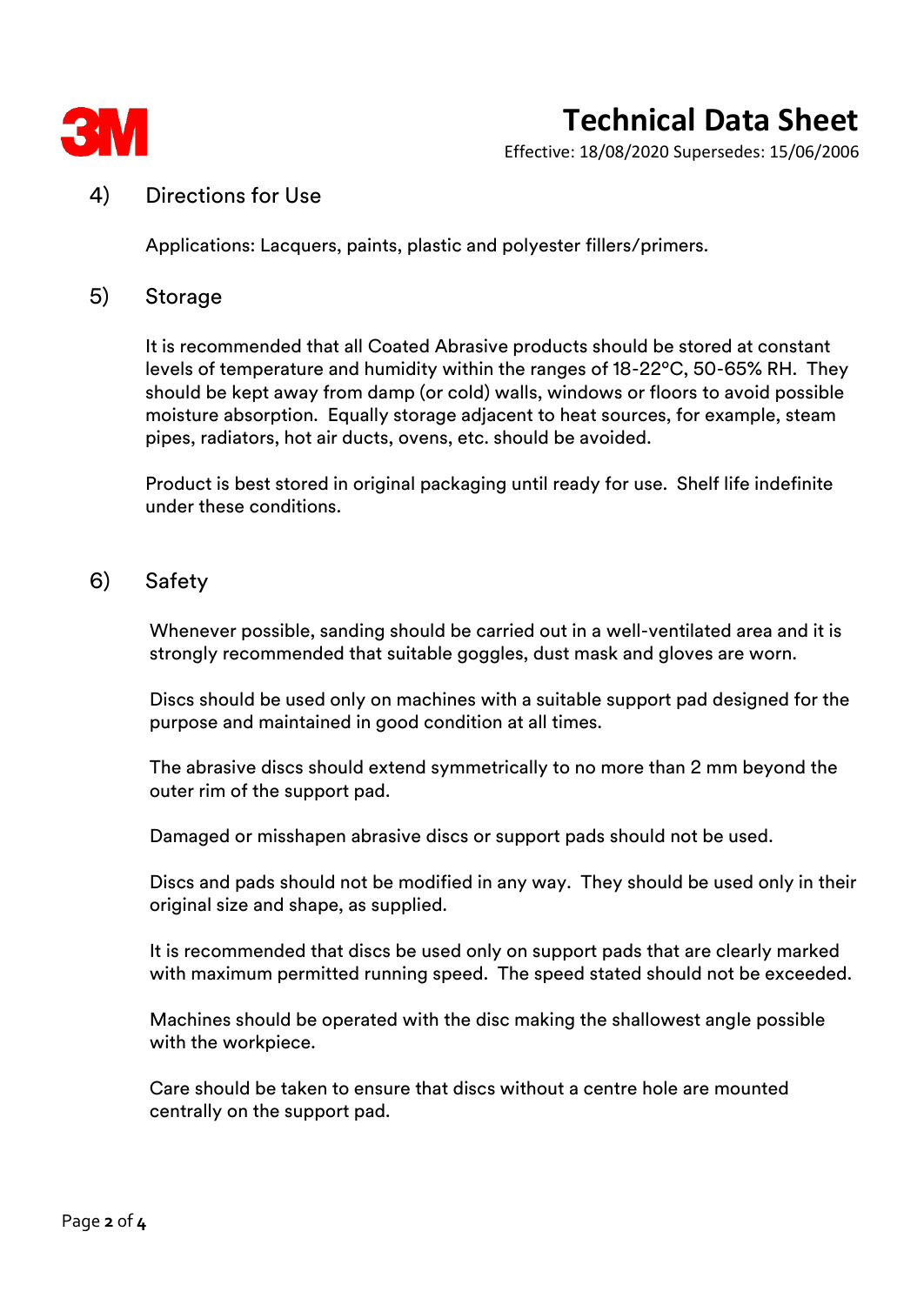

# **Technical Data Sheet**

Effective: 18/08/2020 Supersedes: 15/06/2006

With self-adhesive discs care should be taken to ensure that neither the adhesive nor the support pad faces are contaminated by dust or other extraneous matter prior to mounting. Should it be stated, the manufacturer's shelf life should not be exceeded.

When used in conjunction with self-adhesive discs, pneumatic machines should be started firmly held and with the disc in light contact with the work area.

When not in use disc sanding machine should be placed in a stand designed for the purpose or, alternatively, positioned on their backs. They must not be placed with the disc or pad face in contact with the floor or workbench.

3M™ 255P Hookit™ Production Frecut™ Paper (Discs and Sheets) is designed FOR PROFESSIONAL INDUSTRIAL USE ONLY.

### 7) Disclaimer

All statements, technical information and recommendations are based on tests we believe to be reliable as at the date of hereof, but the accuracy or completeness thereof is not guaranteed. Please ensure before using the product that it is suitable for your intended use. Since the conditions and methods of use of the product and of the information referred to herein are beyond our control, other than for fraudulent misrepresentation, 3M expressly disclaims any and all liability as to any results obtained or arising from any use of the product or reliance on such information.